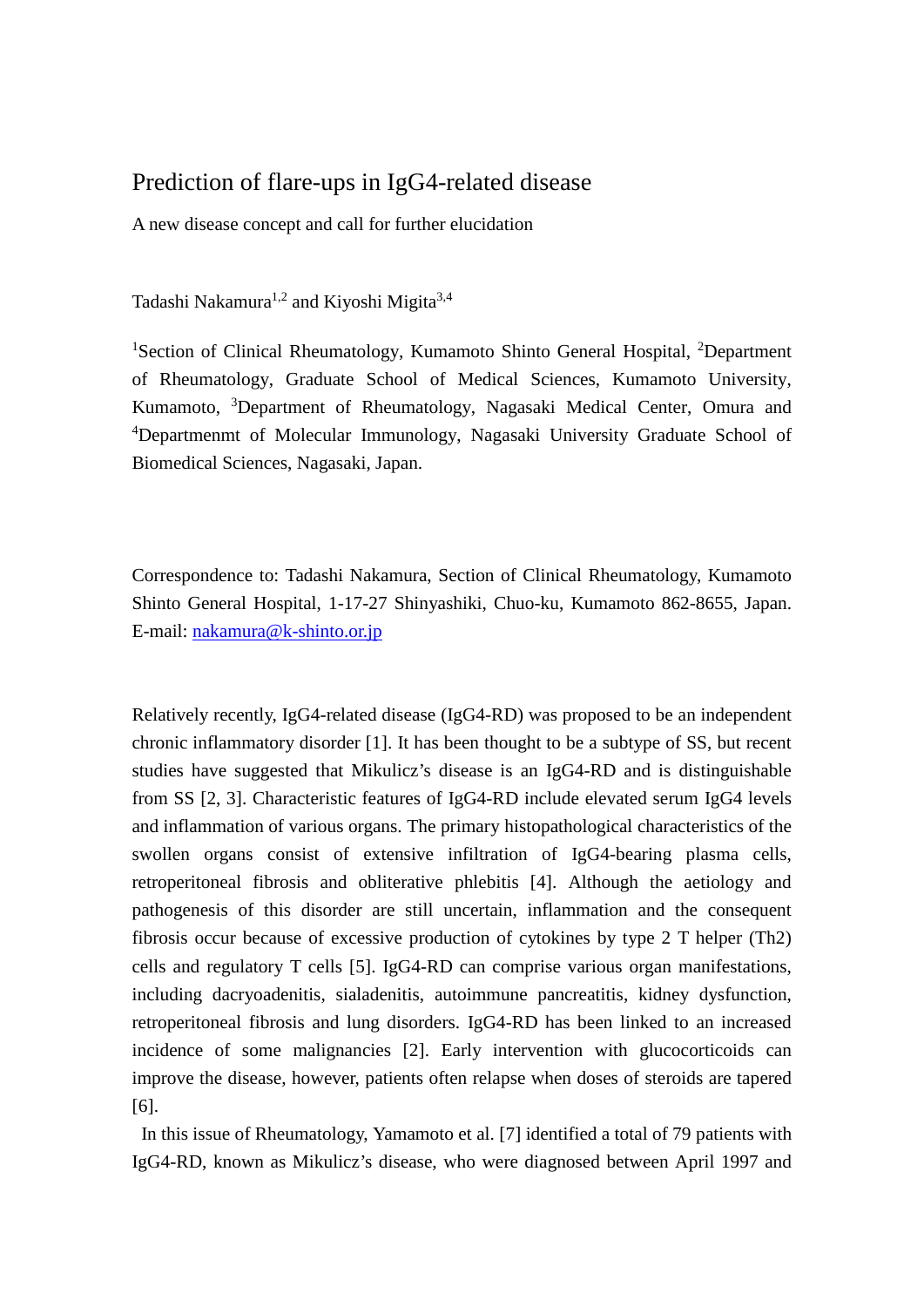October 2013 and were followed up for more than 2 years after the initial induction treatment. They analysed various clinical factors using the Cox proportional hazards model, performed uni- and multivariate analyses of each clinical factor and identified predictors of relapse. For the multivariate analysis, they used the backward elimination method and extracted factors having high predictive power. Their results showed that the existence of organ involvement was a strong risk factor for relapse. They divided the patients into groups with and without organ lesions at diagnosis and performed uni- and multivariate analyses for each group.

Yamamoto et al.'s [7] retrospective statistical study assessed the identification of relapse predictors in IgG4-RD at the first visit and initial treatment. They identified these predictive factors as male sex and younger age at disease onset in patients without organ involvement at diagnosis of IgG4-RD and as low levels of serum IgG4 in patients with organ dysfunction at diagnosis. Furthermore, complication with autoimmune pancreatitis and low steroid dose at initial treatment tended to be associated with recurrence. They thus concluded that male sex and younger age at onset in patients without organ damage at diagnosis predicted relapse of IgG4-RD [7]. In addition, careful follow-up was important for patients with recognized risk factors for relapse. These findings will provide useful information for clinicians in developing a treatment plan.

Although applying data obtained from the statistical analysis to daily clinical practice would be preferable, predictions based on such resultant factors may not in fact correlate with clinical medicine as practised. For example, one of the predictive factors was low levels of serum IgG4 in patients with organ dysfunction at diagnosis, despite the article's finding that organ lesions were related to elevated levels of serum IgG4 at diagnosis [7]. However, IgG4-RD itself involves elevated serum levels of IgG4 [7]. From a pathological point of view, interpreting the levels of serum IgG4 as the authors stated is rather difficult, suggesting the clinicopathological heterogeneity of IgG4-RD. In addition, the definition of organ involvement in IgG4-RD seems unclear. IgG4-RD has unique clinical, serological, radiological and pathological features associated with multiorgan involvement, but how do we estimate the degree of involvement of lacrimal and salivary glands, autoimmune pancreatitis, kidney and lung disease, retroperitoneal fibrosis and so on? It should be kept in mind that from the multivariate analysis of a total of 79 patients with IgG4-related dacryoadenitis/sialadenitis, other organ involvement was identified as a risk factor for relapse.

IgG4-RD is a disorder based on Th2 inflammation [2]. The authors interpreted male sex and younger age at onset at diagnosis as being predictors of relapse in IgG4-RD [7].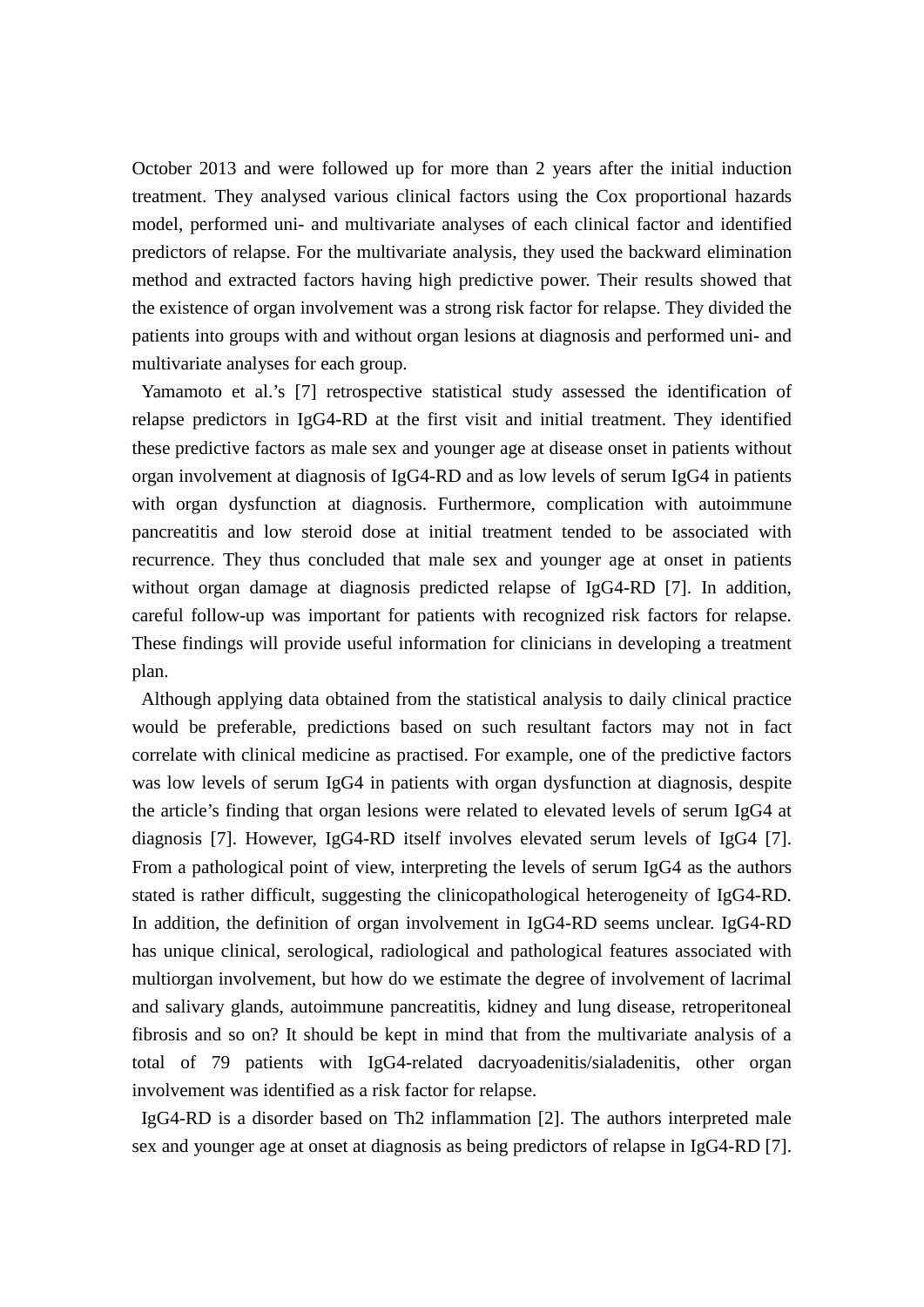With regard to the relationship between Th1/Th2 cytokine balance and sex hormones, oestrogen promotes the Th1 response, whereas progesterone stimulates Th2-related inflammation. Although the authors stated that symptoms worsened when a woman with IgG4-RD became pregnant [7], we often find that symptoms in patients with rheumatic diseases tend to be ameliorated during the late phase of pregnancy because of up-regulated production of steroids by the placenta. Therefore the situation is too complex to state definitely that male sex and younger age at onset are predictive factors of relapse in patients with IgG4-RD. Among patients with organ involvement at the first visit who relapsed during the follow-up period, the prevalence of positive RF was extremely high compared with other groups [7], which suggests a close relationship between IgG4-RD and rheumatic diseases. Also, increased knowledge about the aetiology and pathology of these disorders may explain the similarities between IgG4-RD and various rheumatic diseases and may allow the development of novel treatments of these disorders [8].

Increasing clinical awareness of IgG4-RD may lead to consultation with rheumatologists regarding the various organ dysfunctions involved and the abnormal immune responses observed, which resemble those associated with rheumatic diseases. IgG4-RD manifests features of a systemic disease, relapses do not always take the same form as the clinical disease and disease relapses are common [6]. Additional studies are required to compare different strategies to prevent and treat IgG4-RD and maintain disease remission. An algorithm to guide treatment decisions for patients with IgG4-RD exists [2]; however, no regimen for the disease includes the use of immunosuppressants. Glucocorticoid treatment can achieve short-term clinical remission, but about 2030% of patients relapse after steroid doses are reduced [9, 10]. Long-term glucocorticoid exposure is associated with substantial morbidity. Improved understanding of disease pathogenesis may allow for more targeted immunotherapy. With the advent of biologic therapies, interest in targeted treatment with specific inflammatory mediators, such as cytokines, in patients with IgG4-RD has increased. Early intervention is required for improved outcomes in patients with IgG4-RD. Further efforts are needed to develop an understanding of IgG4-RD and resolve the problems shown in Table 1.

## **Acknowledgements**

T.N. and K.M. are supported in part by a Grant-in-aid for scientific research from the Japanese Ministry of Health, Labour, and Welfare.

Disclosure statement: The authors have declared no conflicts of interest.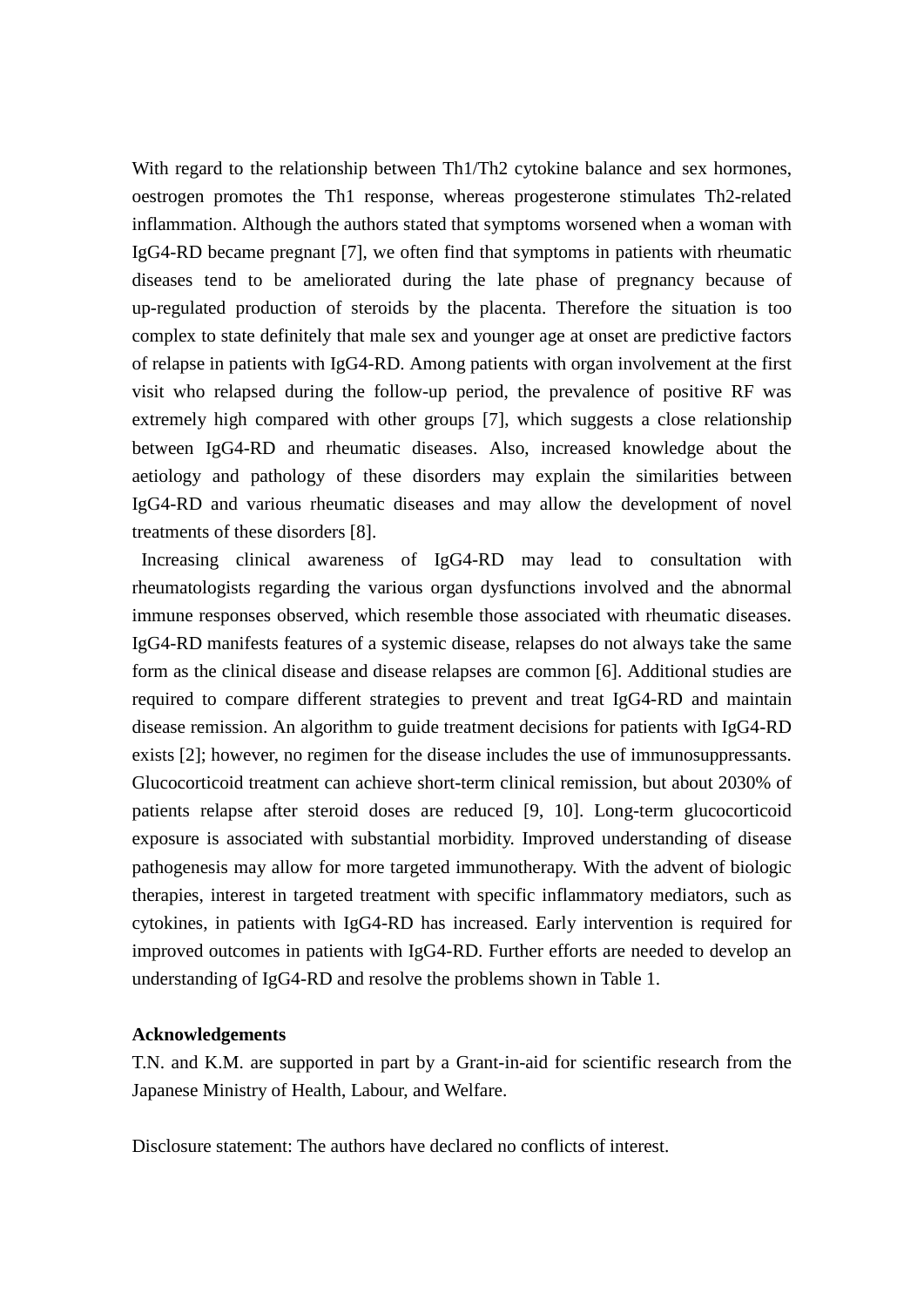## **References**

1 Takahashi H, Yamamoto M, Suzuki C et al. The birthday of a new syndrome: IgG4-related diseases constitute a clinical entity. Autoimmun Rev 2010;9:5914.

2 Yamamoto M, Takahashi H, Shinomura Y. Mechanisms and assessment of IgG4-related disease: lessons for the rheumatologist. Nat Rev Rheumatol 2013;10: 14859.

3 Umehara H, Okazaki K, Masaki Y et al. Comprehensive diagnostic criteria for IgG4-related disease (IgG4-RD), 2011. Mod Rheumatol 2012;22:2130.

4 Kuruma S, Kamisawa T, Tabata T et al. Clinical characteristics of patients with autoimmune pancreatitis with or without Mikulicz's disease and Mikulicz's disease alone. Gut Liver 2013;7:969.

5 Tanaka A, Moriyama M, Nakashima H et al. Th2 and regulatory immune reactions contribute to IgG4 production and the initiation of Mikulicz disease. Arthritis Rheum 2012;64:25463.

6 Yamamoto M, Takahashi H, Ishigami K et al. Relapse patterns in IgG4-related disease. Ann Rheum Dis 2012;71: 1755.

7 Yamamoto M, Nojima M, Takahashi H et al. Identification of relapse predictors in IgG4-related disease using multivariate analysis of clinical data at the first visit and initial treatment. Rheumatology 2015;54:459.

8 Himi T, Takano K, Yamamoto M, Naishiro Y, Takahasi H. A novel concept of Mikulicz's disease as IgG4-related disease. Auris Nasus Larynx 2012;39:917.

9 Khosroshahi A, Stone JH. Treatment approaches to IgG4- related systemic disease. Curr Opin Rheumatol 2011;23: 6771.

10 Shimizu Y, Yamamoto M, Naishiro Y et al. Necessity of early intervention of IgG4-related disease-delayed treatment induces fibrosis progression. Rheumatology 2013; 52:6798